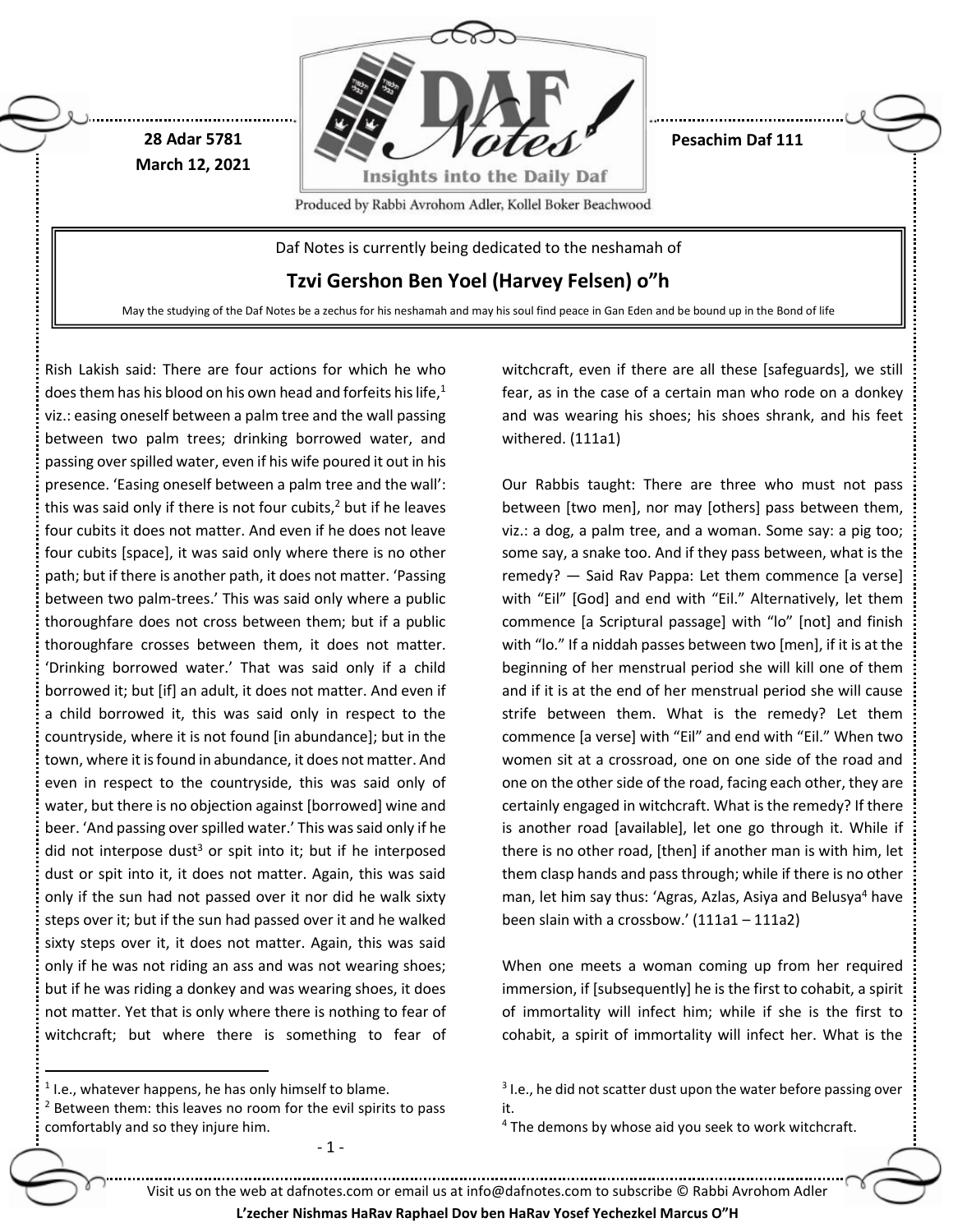

remedy? Let him say thus: 'He pours contempt upon nobles, and He caused them to wander in a pathless wasteland." (111a2)

Rabbi Yitzchak said: What is meant by the verse: Though I walk through the valley overshadowed by death, I will fear no evil, for You are with me? This refers to one who sleeps in the shadow of a single palm-tree or in the shadow of the moon. Now in respect to the shadow of a single palm-tree this holds good only where the shadow of the neighboring [tree] does not fall upon it; but if the shadow of the neighboring tree falls upon it, it does not matter. Then when it was taught: He who sleeps in the shadow of a single palmtree in a courtyard and he who sleeps in the shadow of the moon, has is blood on his own head, how is it meant? Shall we say that the shadow of the neighboring tree does not fall upon it,  $-$  then even in a field too [it is dangerous]? Hence you may surely infer from this that in a courtyard [there is danger] even if the shadow of the neighboring tree fall on it. This proves it. And in respect to the shadow of the moon too, this holds good only when [it falls] in the west, $5$  but when it is in the east it does not matter. (111a2)

If one relieves himself on the stump of a palm-tree, the demon Palga will seize him, and if one leans one's head on the stump of a palm tree, the demon Tzerada will seize him. He who steps over a palm-tree, if it had been cut down, he will be cut down [killed]; if it had been uprooted, he will be uprooted and die. But that is only if he does not place his foot upon it; but if he places his foot upon it, it does not matter.

There are five shades:<sup>6</sup> the shade of a single palm tree, the shade of a lote tree, the shade of a fig tree, the shade of a caper bush, [and] the shade of sorb bushes. Some say: Also the shade of a ship and the shade of a willow. This is the general rule: Whatever has many branches, its shade is harmful, and whatever has hard prickles [or, wood], its shade

5 I.e., at the end of the month when the moon is in the east and casts its shadow in the west.

 $\overline{a}$ 

 $6$  Involving danger on account of the demons that inhabit them.

 $7$  Charms to counteract them, in which their names are written.

is harmful, except the service tree, whose shade is not harmful although its wood is hard, because a certain female demon said to her son, 'Fly from the service tree, because it is that which killed your father'; and, it also killed him. Rav Ashi said: I saw Rav Kahana avoid all shades.

[The demons] of caper trees are [called] ruchei [spirits]: those of sorb bushes are [called] sheida [demons]: those which haunt roofs are [called] rishpei [fiery-bolts]. In respect of what does it matter? In respect of amulets.<sup>7</sup> [The demon] of caper-trees is a creature without eyes. What does it matter? In respect of fleeing from it. $8$  A scholar was once about to relieve himself among the caper bushes, when he heard it advancing upon him so he fled from it. As it was going, it embraced a palm tree, whereupon the palm tree shriveled and it [the demon] burst.

[The demons] of sorb bushes are [called] sheida. A sorb bush which is near a town has not less than sixty sheida [demons] [haunting it]. How does this matter? In respect of writing an amulet. A certain town officer went and stood by a sorb bush near a town, whereupon he was set upon by sixty demons and his life was in danger. He then went to a scholar who did not know that it was a sorb bush haunted by sixty demons, and so he wrote a one-demon amulet for it. Then he heard how they suspended a chinga<sup>9</sup> on it [the tree] and were singing as follows: 'The man's turban is like a scholar's, [yet] we have examined the man [and find] that he does not know "Blessed are You".'<sup>10</sup> Then a certain scholar came who knew that it was a sorb bush of sixty demons and wrote a sixtydemon amulet for it. Then he heard them saying, 'Clear away your vessels from here.' (111b1 – 111b2)

Ketev Meriri: there are two Ketevs, one before noon and one after noon; the one before noon is called Ketev Meriri, and

<sup>9</sup> A musical instrument.

 $10$  He does not know which blessing to recite when he puts it on ridiculed his pretentions to scholarship.

<sup>&</sup>lt;sup>8</sup> As it is sightless it cannot follow.